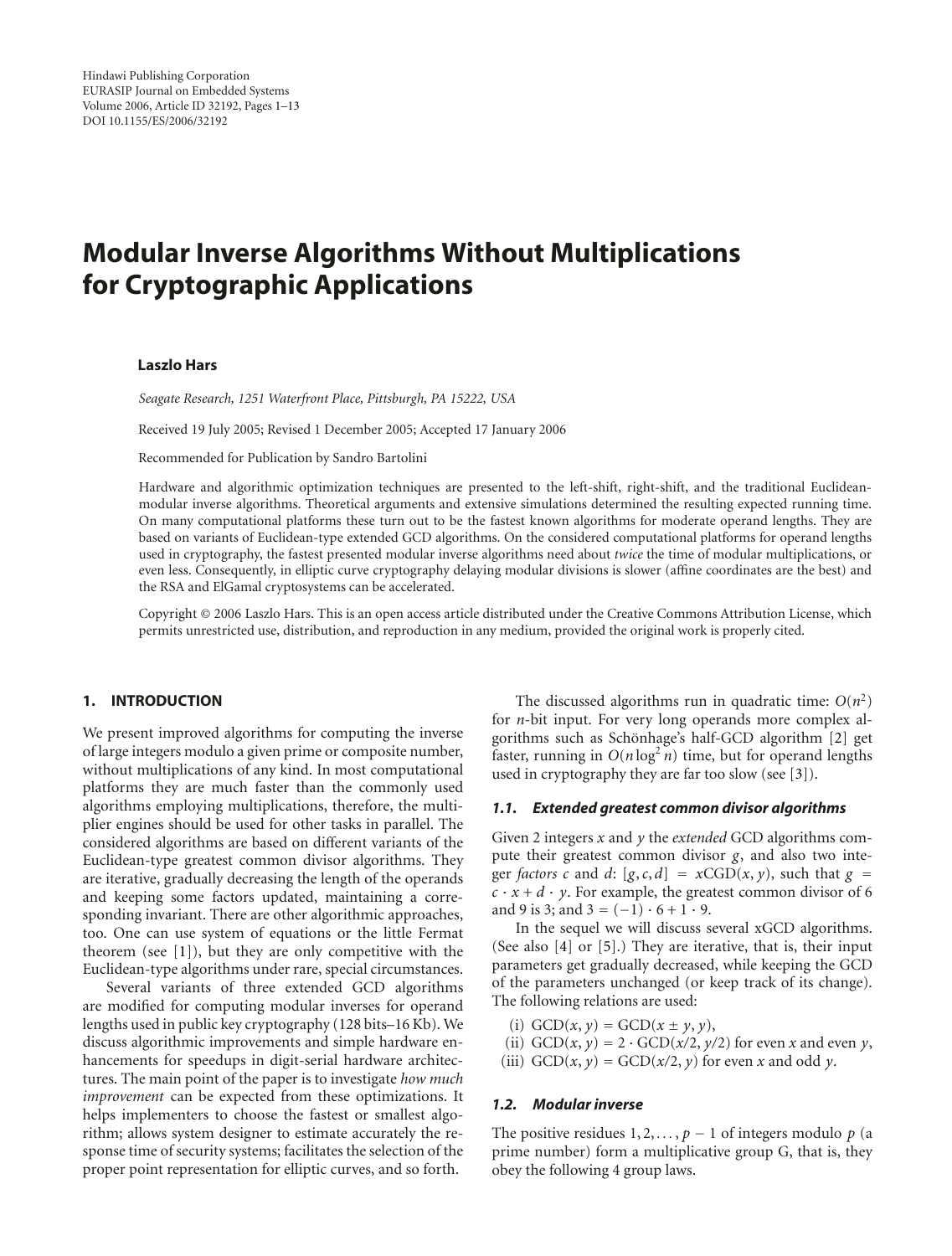- (1) Closure: if *x* and *y* are two elements in G, then the product  $x \cdot y := xy \mod p$  is also in G.
- (2) Associativity: the defined multiplication is associative, that is, for all  $x, y, z \in G : (x \cdot y) \cdot z = x \cdot (y \cdot z)$ .
- (3) Identity: there is an identity element  $i(= 1)$  such that  $i \cdot x = x \cdot i = x$  for every element  $x \in G$ .
- (4) Inverse: there is an inverse (or reciprocal) *x*−<sup>1</sup> of each element *x* ∈ G, such that  $x \cdot x^{-1} = i$ .

The inverse mentioned in (4) above is called the *modular inverse*, if the group is formed by the positive residues modulo a prime number. For example the inverse of 2 is 3 mod 5, because  $2 \cdot 3 = 6 = 1 \mod 5$ .

Positive residues modulo a composite number *m* do not form a group, as some elements do not have inverse. For example, 2 has no inverse mod 6, because every multiple of 2 is even, never 1 mod 6. Others, like 5 do have inverse, also called modular inverse. In this case the modular inverse of 5,  $5^{-1}$  mod 6, is also 5, because  $5 \cdot 5 = 25 = 24 + 1 = 1$  mod 6. In general, if *x* is relative prime to *m* (they share no divisors), there is a modular inverse *x*−<sup>1</sup> mod*m*. (See also in [\[4](#page-11-4)].)

Modular inverses can be calculated with any of the numerous xGCD algorithms. If we set  $y = m$ , by knowing that GCD(*x*, *m*) = 1, we get  $1 = c \cdot x + d \cdot m$  from the results of the xGCD algorithm. Taking this equation modulo *m* we get  $1 = c \cdot x$ . The modular inverse is the smallest positive such *c*, so either  $x^{-1} = c$  or  $x^{-1} = c + m$ .

# *1.3. Computing the xGCD factors from the modular inverse*

In embedded applications the code size is often critical, so if an application requires both xGCD and modular inverse, usually xGCD is implemented alone, because it can provide the modular inverse, as well. We show here that from the modular inverse the two xGCD factors can be reconstructed, even faster than it would take to compute them directly. Therefore, it is always *better to implement a modular inverse* algorithm than xGCD. These apply to subroutine libraries, too, there is no need for a full xGCD implementation.

The modular inverse algorithms return a positive result, while the xGCD factors can be negative.  $c = x^{-1}$  and  $c =$  $x^{-1}$  − *y* provide the two minimal values of one xGCD factor. The other factor is  $d = (1 - c \cdot x)/y$ , so  $d = (1 - x \cdot x^{-1})/y$ and  $d = x + (1 - x \cdot x^{-1})/y$  are the two minimal values. One of the *c* values is positive, the other is negative, likewise *d*. We pair the positive *c* with the negative *d* and vice versa to get the two sets of minimal factors.

To get *d*, calculating only the MS half of  $x \cdot x^{-1}$ , plus a couple of guard digits, is sufficient. Division with *y* provides an approximate quotient, which rounded to the nearest integer gives *d*. This way there is no need for longer than  $||y||$ -bit arithmetic (except two extra digits for the proper rounding). The division is essentially of the same complexity as multiplication (for operand lengths in cryptography it takes between 0.65 and 1.2 times as long, see, e.g., [\[6\]](#page-11-6)).

For the general case  $g > 1$  we need a trivial modification of the modular inverse algorithms: return the last candidate for the inverse before one of the parameters becomes 0 (as

noted in [\[7\]](#page-11-7) for polynomials). It gives  $x^*$  such that  $x \cdot x^* \equiv$ *g* mod *y*. Again  $c = x^*$  or  $c = x^* - y$  and  $d = (g - x \cdot x^*)/y$ or  $d = x + (g - x \cdot x^*)/y$ .

The extended GCD algorithm needs storage room for the 2 factors in addition to its internal variables. They get constantly updated during the course of the algorithm. As described above, one can compute the factors from the modular inverse and save the memory for one (long integer) factor and all of the algorithmic steps updating it. The xGCD algorithms applied for operand lengths in cryptography perform a number of iterations proportional to the length of the input, and so the operations on the omitted factor would add up to at least as much work as a shift-add multiplication algorithm would take. With a better multiplication (or division) algorithm not only memory, but also some computational work can be saved.

# *1.4. Cryptographic applications*

The modular inverse of long integers is used extensively in cryptography, like for RSA and ElGamal public key cryptosystems, but most importantly in elliptic curve cryptography.

## *1.4.1. RSA*

*RSA* encryption (decryption) of a message (ciphertext) *g* is done by modular exponentiation:  $g^e$  mod m, with different encryption (*e*) and decryption (*d*) exponents, such that  $(g<sup>e</sup>)<sup>d</sup>$  mod *m* = *g*. The exponent *e* is the public key, together with the modulus  $m = p \cdot q$ , the product of 2 large primes. *d* is the corresponding private key. The security lies in the difficulty of factoring *m*. (See [\[5\]](#page-11-5).) Modular inverse is used in the following.

- (i) Modulus selection: in primality tests (excluding small prime divisors). If a random number has no modular inverse with respect to the product of many small primes, it proves that the random number is not prime. (In this case a simplified modular inverse algorithm suffice, which only checks if the inverse exists.)
- (ii) Private key generation: computing the inverse of the chosen public key (similar to the signing/verification keys: the computation of the private signing key from the chosen public signature verification key).  $d =$  $e^{-1} \mod (p-1)(q-1).$
- (iii) Preparation for CRT (Chinese remainder theorem based computational speedup): the precalculated halfsize constant  $C_2 = p^{-1} \mod q$  (where the public modulus  $m = p \cdot q$ ) helps accelerating the modular exponentiation about 4-fold [\[5](#page-11-5)].
- (iv) Signed bit exponent recoding: expressing the exponent with positive and negative bits facilitates the reduction of the number of nonzero signed bits. This way many multiplications can be saved in the multiplysquare binary exponentiation algorithm. At negative exponent bits the inverse of the message *g*−<sup>1</sup> mod*m* which almost always exists and precomputed in less time than 2 modular multiplications—is multiplied to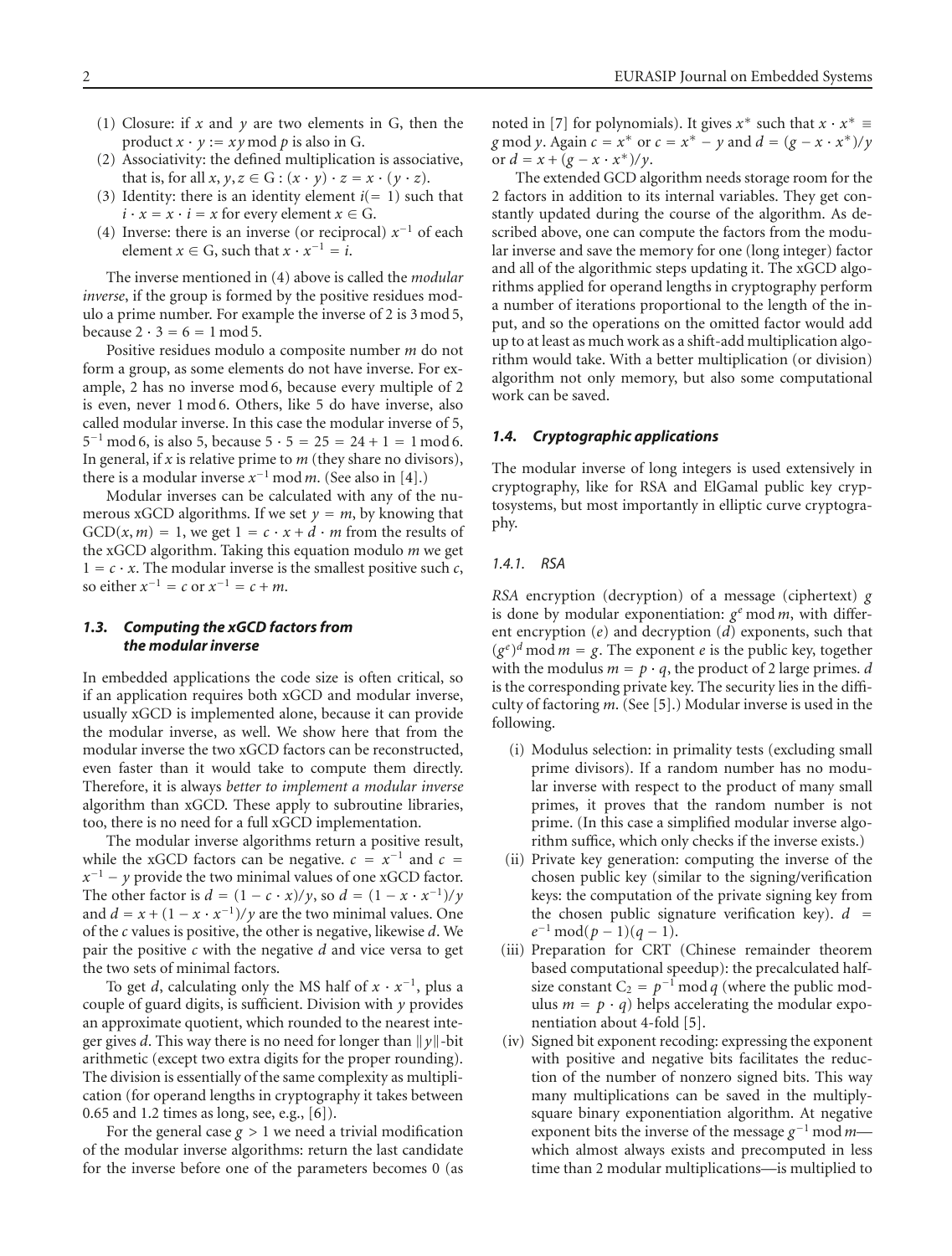the partial result [\[8](#page-11-8)]. (In embedded systems, like smart cards or security tokens RAM is expensive, so other exponentiations methods, like windowing, are often inapplicable.)

#### *1.4.2. ElGamal encryption*

The public key is  $(p, \alpha, \alpha^a)$ , fixed before the encrypted communication, with randomly chosen *α*, *a* and prime *p*. Encryption of the message *m* is done by choosing a random  $k \in [1, p - 2]$  and computing  $\gamma = \alpha^k \mod p$  and  $\delta =$  $m \cdot (\alpha^a)^k \mod p$ .

Decryption is done with the private key *a*, by computing first the *modular inverse* of *γ*, then  $(\gamma^{-1})^a = (\alpha^{-a})^k \text{ mod } p$ , and multiplying it to  $\delta : \delta \cdot (\alpha^{-a})^k \text{ mod } p = m$ . (See also in  $[5]$ .)

# *1.4.3. Elliptic curve cryptography*

Prime field elliptic curve cryptosystems (ECC) are gaining popularity especially in embedded systems, because of their smaller need in processing power and memory than RSA or ElGamal. Modular inverses are used extensively during point addition, doubling and multiplication (see more details in [\[4\]](#page-11-4)). 20–30% overall speedup is possible, just with the use of a better algorithm.

An elliptic curve *E* over GF(*p*) (the field of residues modulo the prime  $p$ ) is defined as the set of points  $(x, y)$  (together with the point at infinity *O*) satisfying the reduced Weierstraß equation:

$$
E: f(X, Y) \triangleq Y^2 - X^3 - aX - b \equiv 0 \mod p. \tag{1}
$$

In elliptic curve cryptosystems the data to be encrypted is represented by a point *P* on a chosen curve. Encryption by the key *k* is performed by computing  $Q = P + P + \cdots + P =$ *k* · *P*. Its security is based on the hardness of computing the discrete logarithm in groups. This operation, called scalar multiplication (the additive notation for exponentiation), is usually computed with the *double-and-add* method (the adaptation of the well-known *square-and-multiply* algorithm to elliptic curves, usually with signed digit recoding of the exponent [\[8\]](#page-11-8)). When the resulting point is not the point at infinity *O*, the addition of points  $P = (x_P, y_P)$  and  $Q = (x_Q, y_Q)$ leads to the resulting point  $R = (x_R, y_R)$  through the following computation:

$$
x_{R} = \lambda^{2} - x_{P} - x_{Q} \mod p, \n y_{R} = \lambda \cdot (x_{P} - x_{R}) - y_{P} \mod p,
$$
\n(2)

where

$$
\lambda = \begin{cases}\n(y_P - y_Q)/(x_P - x_Q) \bmod p & \text{if } P \neq Q, \\
(3x_P^2 + a)/(2y_P) \bmod p & \text{if } P = Q.\n\end{cases}
$$
\n(3)

Here the divisions in the equations for  $\lambda$  are shorthand notations for multiplications with the *modular inverse* of the denominator.  $P = (x_P, y_P)$  is called the affine representation of the elliptic curve point, but it is also possible to represent points in other coordinate systems, where the field divisions (multiplications with modular inverses) are traded to a larger number of field additions and multiplications. These other point representations are advantageous when computing the modular inverse is much slower than a modular multiplication. In [\[9\]](#page-11-9) the reader can find discussions about point representations and the corresponding costs of elliptic curve operations.

# **2. HARDWARE PLATFORMS**

#### *2.1. Multiplications*

There are situations where the modular inverse has to be or it is better calculated without any multiplication operations. These include

- (i) if the available multiplier hardware is slow,
- (ii) if there is no multiplier circuit in the hardware at all. For example, on computational platforms where long parallel adders perform multiplications by repeated shift-add operations, (see [\[10\]](#page-11-10) for fast adder architectures.)
- (iii) for RSA key generation in cryptographic processors, where the multiplier circuit is used in the background for the exponentiations of the (Miller-Rabin) primality test [\[5](#page-11-5)],
- (iv) in prime field elliptic or hyper elliptic curve cryptosystems, where the inversion can be performed parallel to other calculations involving multiplications.

Of course, there are also computational platforms, where multiplications are better used for modular inverse calculations. These include workstations with very fast or multiple multiplier engines (could be three: ALU, floating point multiplier, and multimedia extension module).

In *digit-serial* arithmetic engines there is usually a digitby-digit multiplier circuit (for 8–128 bit operands), which can be utilized for calculating modular inverses. This multiplier is the slowest circuit component; other parts of the circuit can operate at much higher clock frequency. Appropriate hardware designs, with faster non-multiplicative operations, can defeat the speed advantage of those modular inverse algorithms, which use multiplications. This way faster and less expensive hardware cores can be designed.

This kind of hardware architecture is present in many modern microprocessors, like the Intel Pentium Processors. They have 1 clock cycle base time for a 32 bit integer add or subtract instruction (discounting operand fetch and other overhead), and they can sometimes be paired with other instructions for concurrent execution. A 32 bit multiply takes 10 cycles (a divide takes 41 cycles), and neither can be paired.

#### *2.2. Shift and memory fetch*

The algorithms considered in this paper process the bits or digits of their long operands sequentially, so in a single cycle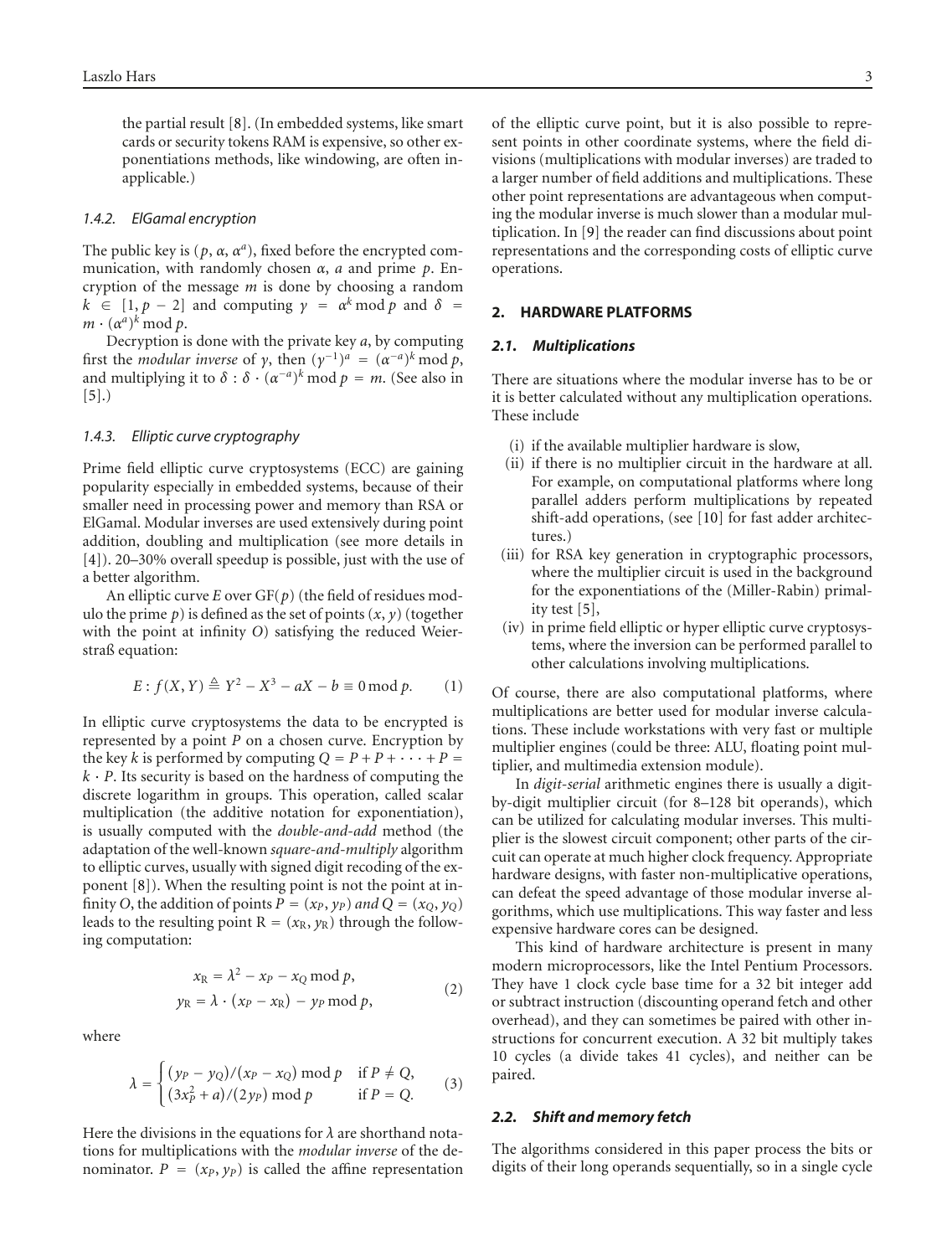fetching more neighboring digits (words) into fast registers allows the use of slower, cheaper RAM, or pipeline registers.

We will use only add/subtract, compare and shift operations. With trivial hardware enhancements the shift operations can be done "on the fly" when the operands are loaded for additions or subtractions. This kind of parallelism is customarily provided by DSP chips, and it results in a close to two-fold speedup of the shifting xGCD-based modular inverse algorithms.

Shift operations could be implemented with manipulating pointers to the bits of a number. At a subsequent addition/subtraction the hardware can provide the parameter with the corresponding offset, so arbitrary long shifts take only a constant number of operations with this offset-load hardware support. (See [\[11\]](#page-11-11).) Even in traditional computers these pointer manipulating shift operations save time, allowing multiple shift operations to be combined into a longer one.

# *2.3. Number representation*

For multidigit integers signed magnitude number representation is beneficial. The binary length of the result is also calculated at each operation (without significant extra cost), and pointers show the position of the most and least significant bits in memory.

- (i) *Addition* is done from right to left (from the least to the most significant bits), the usual way.
- (ii) *Subtraction* needs a scan of the operand bits from left to right, to find the first different pair. They tell the sign of the result. The leading equal bits need not be processed again, and the right-to-left subtraction from the *larger* number leaves no final borrow. This way subtraction is of the same speed as addition, like with 2's complement arithmetic.
- (iii) *Comparisons* can be done by scanning the bits from left to right, too. For uniform random inputs the expected number of bit operations is constant, less than 1·1*/*2+  $2 \cdot 1/4 + 3 \cdot 1/8 \ldots = 2$ .
- (iv) *Comparisons to* 0, 1, *or*  $2^k$  take constant time also in the *worst case*, if the head and tail pointers have been kept updated.

## **3. MODULAR INVERSE ALGORITHMS**

We consider all three Euclidean-type algorithm families commonly used: the extended versions of the right-shift, the leftshift, and the traditional Euclidean-algorithm. They all gradually reduce the length of their operands in an iteration, maintaining some invariants, which are closely related to the modular inverse.

# *3.1. Binary right shift: algorithms RS*

At the modular inverse algorithm based on the *right-shift binary extended GCD* (variants of the algorithm of Penk, see in [\[12](#page-11-12), Exercise 4.5.2.39] and [\[13](#page-11-13)]), the modulus *m* must be odd. The trailing 0 bits from two internal variables U and V

U 
$$
- m; V - a;
$$
  
\nR  $- 0; S - 1;$   
\nwhile (V > 0) {  
\nif (U<sub>0</sub> = 0) {  
\nU  $- U/2;$   
\nif (R<sub>0</sub> = 0) R  $- R/2;$   
\nelse R  $- (R + m)/2;$   
\n}  
\n $\}$   
\nelse if (V<sub>0</sub> = 0) {  
\nV  $- V/2;$   
\nif (S<sub>0</sub> = 0) S  $- S/2;$   
\nelse S  $- (S + m)/2;$   
\n}  
\n $\}$   
\nelse // U, V odd  
\nif (U > V) {  
\nU  $- U - V; R - R - S;$   
\n/\* \*/  
\nelse {  
\nV  $- V - U; S - S - R;$   
\n/\* \*/  
\nif (S < 0) S  $- S + m;$ }  
\n];  
\nif (U > 1) return 0;  
\nif (R > m) R  $- R - m;$   
\nif (R < 0) R  $- R + m;$   
\nreturn R; //  $a^{-1}$  mod m

<span id="page-3-0"></span>Algorithm 1: Right-shift binary algorithm.

(initialized to the input *a*, *m*) are removed by shifting them to the right, then their difference replaces the larger of them. It is even, so shifting right removes the new trailing 0 bits [\(Algorithm 1\)](#page-3-0).

Repeat these until  $V = 0$ , when  $U = GCD(m, a)$ . If  $U > 1$ , there is no inverse, so we return 0, which is not an inverse of anything.

In the course of the algorithm two auxiliary variables, R and S, are kept updated. At termination R is the modular inverse.

# *3.1.1. Modification: algorithm RS1*

The two instructions marked with "*/* ∗ ∗*/*" in [Algorithm 1.](#page-3-0) keep R and S nonnegative and so assure that they do not grow too large (the subsequent subtraction steps decrease the larger absolute value). These instructions are slow and not necessary, if we ensure otherwise, that the intermediate values of R and S do not get too large.

Handling negative values and fixing the final result is easy, so it is advantageous if instead of the marked instructions, we only check at the add-halving steps  $(R \leftarrow (R + m)/2)$ and  $S \leftarrow (S + m)/2$ ) whether R or S was already larger (or longer) than *m*, and *add or subtract m* such that the result becomes smaller (shorter). These steps cost no additional work beyond choosing "+" or "−" and, if |R| ≤ 2*m* was beforehand, we get  $|R| \leq m$ , the same as at the simple halving of  $R \leftarrow R/2$  and  $S \leftarrow S/2$ . If  $|R| \leq m$  and  $|S| \leq m$ ,  $|R - S| \leq 2m$ (the length could increase by one bit) but these instructions are always followed by halving steps, which prevent R and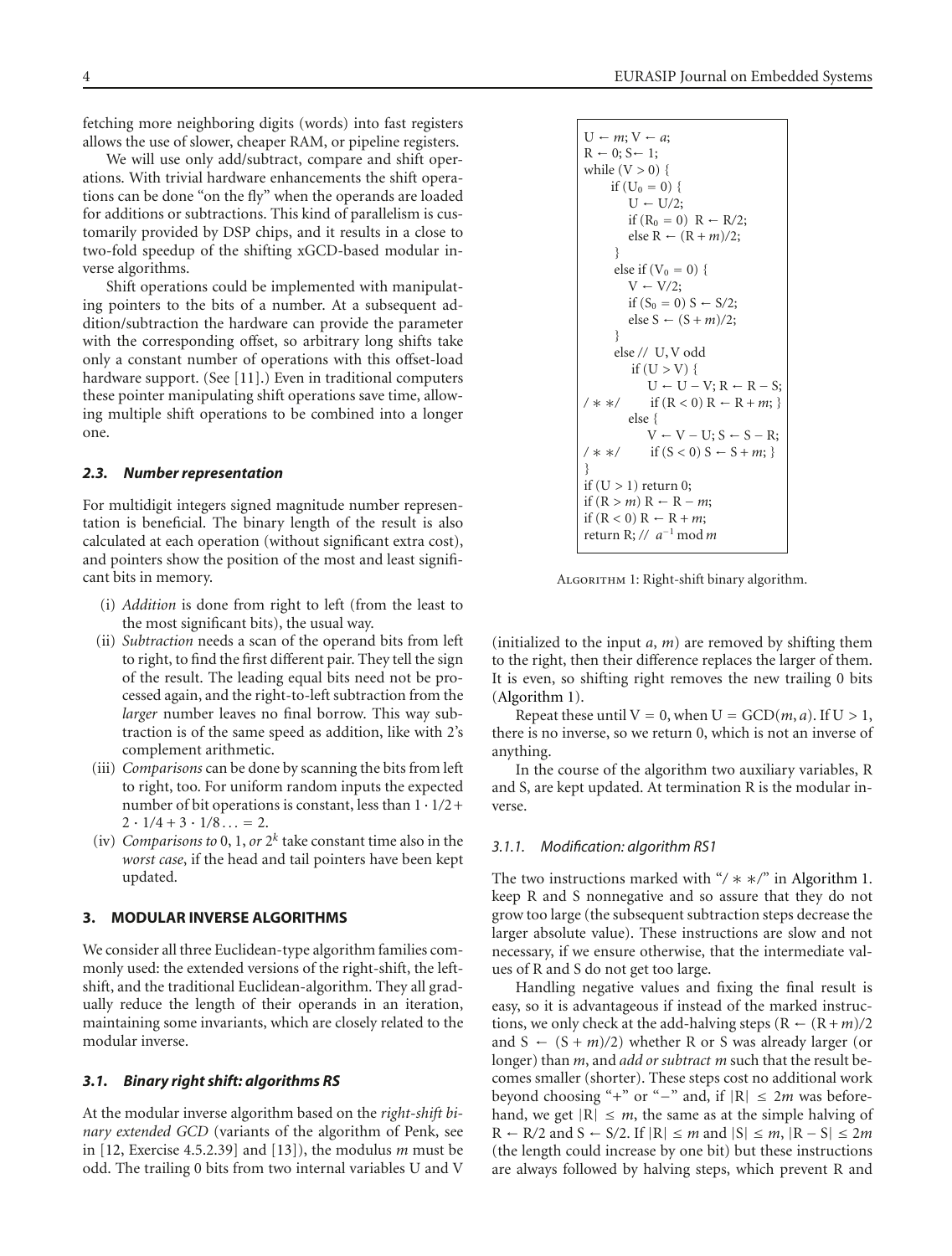S to grow larger than 2*m* during the calculations. (See code details at the plus-minus algorithm below.)

#### *3.1.2. Even modulus*

This algorithm cannot be used for RSA key generation, because *m* must be odd (to ensure that either R or  $R \pm m$  is even for the subsequent halving step). We can go around the problem by swapping the role of *m* and *a* (*a* must be odd, if *m* is even, otherwise there is no inverse). The algorithm returns  $m^{-1}$  mod *a*, such that  $m \cdot m^{-1} + k' \cdot a = 1$ , for some negative integer  $k'$  ⋅  $k' \equiv a^{-1} \mod m$ , easily seen if we take both sides of the equation mod *m*. It is simple to compute the smallest positive  $k \equiv k' \mod m$ :

$$
k = a^{-1} \mod m = m + (1 - m \cdot m^{-1})/a.
$$
 (4)

As we saw before, the division is fast with calculating only the MS half of  $m \cdot m^{-1}$ , plus a couple of guard digits to get an approximate quotient, to be rounded to the nearest integer.

Unfortunately there is no trivial modification of the algorithm to handle even moduli directly, because at halving only an integer multiple of the modulus can be added without changing the result, and only adding an odd number can turn odd intermediate values to even. Fortunately, the only time we need to handle even moduli in cryptography is at RSA key generation, which is so slow anyway (requiring thousands of modular multiplications for the primality tests), that this black box workaround does not cause a noticeable difference in processing time.

An alternative was to perform the full extended GCD algorithm, calculating both factors *c* and *d*:  $[g, c, d]$  =  $xCGD(m, a)$ , such that the greatest common divisor  $g =$  $c \cdot m + d \cdot a$  [\[5\]](#page-11-5). It would need extra storage for two factors, which are constantly updated during the course of the algorithm and it is also slower than applying the method above transforming the result of the modular inverse algorithm with swapped parameters.

#### *3.1.3. Justification*

The algorithm starts with  $U = m$ ,  $V = a$ ,  $R = 0$ ,  $S = 1$ . In the course of the algorithm U and V are decreased, keeping  $GCD(U, V) = GCD(m, a)$  true. The algorithm reduces U and V until  $V = 0$  and  $U = GCD(m, a)$ : if one of U or V is even, it can be replaced by its half, since GCD(*m*, *a*) is odd. If both are odd, the larger one can be replaced by the even  $U - V$ , which then can be decreased by halving, leading eventually to 0. The binary length of the larger of U and V is reduced by at least one bit, guaranteeing that the procedure terminates in at most  $||a|| + ||m||$  iterations.

At termination of the algorithm  $V = 0$  otherwise a length reduction was still possible. U =  $GCD(U, 0) = GCD(m, a)$ . Furthermore, the calculations maintain the following two congruencies:

<span id="page-4-0"></span>
$$
U \equiv Ra \mod m, \qquad V \equiv Sa \mod m. \tag{5}
$$

Having an odd modulus *m*, at the step halving U we have two cases. When R is even:  $U/2 \equiv (R/2) \cdot a \mod m$ , and when R is odd:  $U/2 \equiv ((R + m)/2) \cdot a \mod m$ . The algorithm assigns these to U and R. Similarly for V and S, and with their new values, [\(5\)](#page-4-0) remains true.

The difference of the two congruencies in  $(5)$  gives U −  $V \equiv (R - S) \cdot a \mod m$ , which ensures that at the subtraction steps [\(5\)](#page-4-0) remains true after updating the corresponding variables: U or V ← U – V, R or S ← R – S. Choosing +*m* or −*m*, as discussed above, guarantees that R and S does not grow larger than 2*m*, so at the end we can just add or subtract *m* to make  $0 \le R \le m$ . If  $U = 1 = GCD(m, a)$ , we get  $1 \equiv Ra \mod m$ , and R is of the right magnitude, so  $R = a^{-1} \mod m$ .

## *3.1.4. Plus-minus: algorithm RS+*−

There is a very simple modification often used for the right-shift algorithm [\[14\]](#page-11-14): for the odd U and V check, if  $U + V$  has 2 trailing 0 bits, otherwise we know that U − V does. In the former case, if  $U + V$  is of the same length as the larger of them, the shift operation reduces the length by 2 bits from this larger length, otherwise by only one bit (as before with the rigid subtraction steps). It means that the length reduction is sometimes improved, so the number of iterations decreases.

Unfortunately, this reduction is not large, only 15% (half of the time the reduction was by at least 2 bits, anyway, and longer shifts are not affected either), but it comes almost for free. Furthermore, R and S need more halving steps, and these get a little more expensive (at least one of the halving steps needs an addition of *m*), so the RS+− algorithm is not faster than RS1.

#### *3.1.5. Double plus-minus: algorithm RS2+*−

The plus-minus reduction can be applied also to R and S [\(Algorithm 2\)](#page-5-0). In the course of the algorithm they get halved, too. If one of them happens to be odd, *m* is added or subtracted to make them even before the halving. The plusminus trick on them ensures that the result has at least 2 trailing 0 bits. It provides a speedup, because most of the time we had exactly two divisions by 2 (shift right by two), and no more than one addition/subtraction of *m* is now necessary.

#### *3.1.6. Delayed halving: algorithm RSDH*

The variables R and S get almost immediately of the same length as *m*, because, when they are odd, *m* is added to them to allow halving without remainder. We can delay these addhalving steps, by doubling the other variable instead. When R should be halved we double S, and vice versa. Of course, a power-of-2 spurious factor is introduced to the computed GCD, but keeping track of the exponent a final correction step will fix R by the appropriate number of halving or addhalving steps. (This technique is similar to the Montgomery inverse computation published in [\[15\]](#page-11-15) and sped up for computers in [\[16](#page-11-16)], but the correction steps differ.) It provides an acceleration of the algorithm by 24–38% over RS1, due to the following.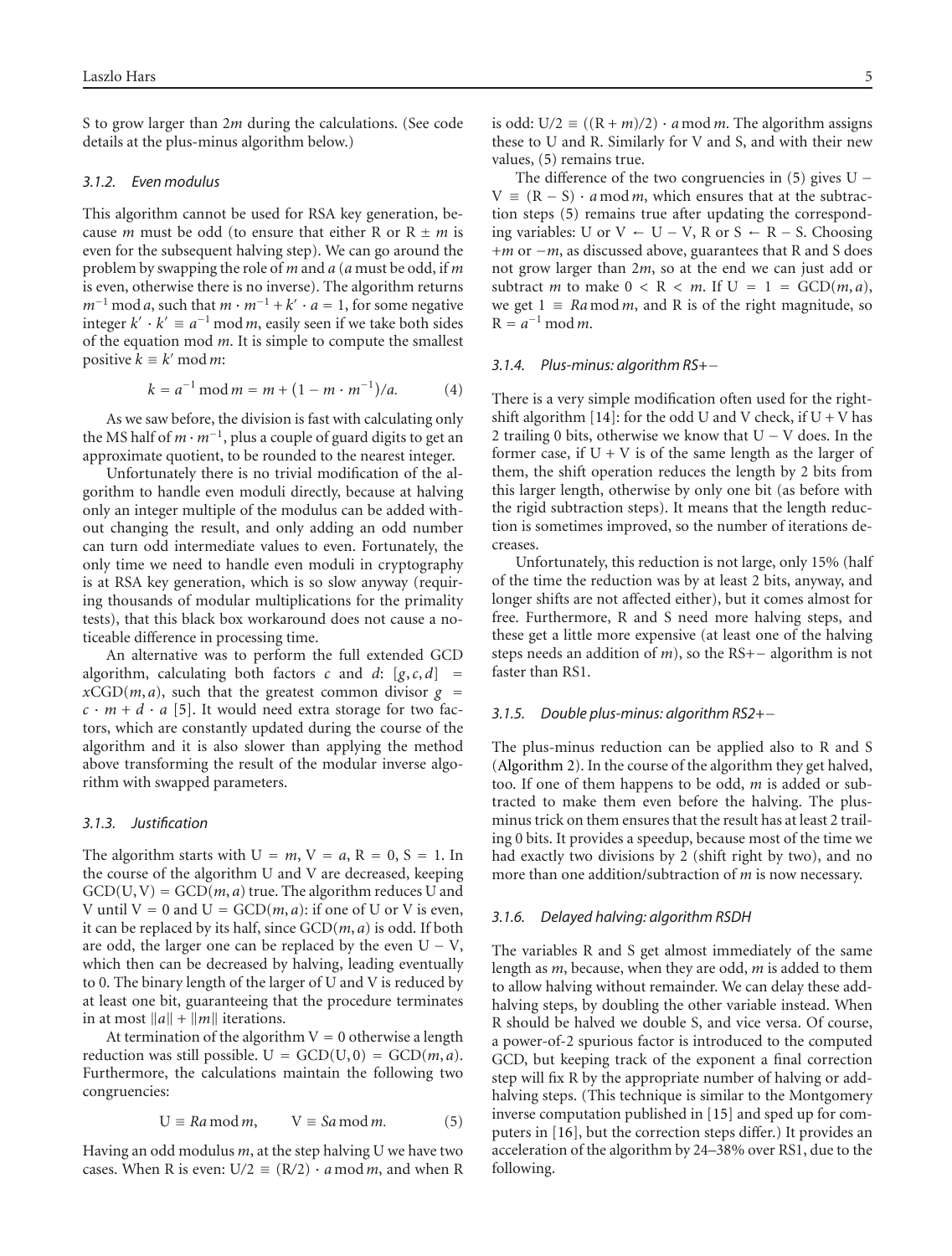```
U \leftarrow m; V \leftarrow a;R \leftarrow 0; S \leftarrow 1;
Q = m \mod 4;while (V_0 = 0) { V \leftarrow V/2;<br>if (S_0 = 0) S \leftarrow S/2;
        if (S_0 = 0)<br>else if (S > m)else if (S > m) S ← (S − m)/2;<br>else S ← (S + m)/2;
                                          S \leftarrow (S + m)/2;}
Loop { // U, V odd
      if (U > V) {
           if (U_1 = V_1)U \leftarrow U + V; \quad R \leftarrow R + S;else
           U \leftarrow U - V; \quad R \leftarrow R - S;<br>U \leftarrow U/4; \quad T \leftarrow R \mod 3T \leftarrow R \mod 4;<br>R \leftarrow R/4;if (T = 0)<br>if (T = 2)if (T = 2) R \leftarrow (R + 2m)/4;<br>if (T = Q) R \leftarrow (R - m)/4;if (T = Q)<br>
R ← (R - m)/4;<br>
R ← (R + m)/4;
                                          R \leftarrow (R + m)/4;while (U_0 = 0) {U \leftarrow U/2;<br>if (R_0 = 0) R \leftarrow R/2;
                if (R_0 = 0)else if (R > m) R ← (R − m)/2;<br>else R ← (R + m)/2;
                                          R \leftarrow (R + m)/2; }
      else {
           if (U_1 = V_1)V \leftarrow V + U; \quad S \leftarrow S + R;else
                V \leftarrow V - U; S \leftarrow S - R;<br>if (V = 0) break;
           if (V = 0)<br>V \leftarrow V/4;
                                           T \leftarrow S \mod 4;<br>S \leftarrow S/4;if (T = 0)<br>if (T = 2)if (T = 2) S \leftarrow (S + 2m)/4;<br>if (T = Q) S \leftarrow (S - m)/4;S ← (S - m)/4;else S \leftarrow (S + m)/4;while (V_0 = 0) {V \leftarrow V/2;<br>if (S_0 = 0) S \leftarrow S/2;
                if (S_0 = 0)else if (S > m) S \leftarrow (S - m)/2;<br>else S \leftarrow (S + m)/2;
                                            S \leftarrow (S + m)/2;}
if (U > 1) return 0; // no inverse
if (R \ge m) R \leftarrow R - m;
if (R < 0) R \leftarrow R + m;<br>return R;
                                              //a<sup>−1</sup> mod m
```
<span id="page-5-0"></span>Algorithm 2: Double plus-minus right-shift binary algorithm.

- (1) R and S now increase gradually, so their average length is only half as it was in RS1.
- (2) The final halving steps are performed only with R. The variable S needs not be fixed, being only an internal temporary variable.
- (3) At the final halving steps more short shifts can be combined to longer shifts, because they are not confined by the amount of shifts performed on U and V in the course of the algorithm.

*Note 1.* R and S are almost always of different lengths, and so their difference is not longer than the longer of R and S. Consequently, their lengths do not increase faster than what the shifts cause.

*Note 2.* It does not pay to check, if R or S is even, in the hope that some halving steps could be performed until the involved R or S becomes odd, and so speeding up the final correction, because they are already odd in the beginning (easily proved by induction).

#### *3.1.7. Combined speedups: algorithm RSDH*+−

The second variant of the plus-minus trick and the delayed halving trick can be combined, giving the fastest of the presented right-shift modular algorithms. It is 43–60% faster than algorithm RS1 (which is 30% faster than the traditional implementation RS), but still slower on most computational platforms than the left-shift and shifting Euclidean algorithms, discussed below.

## *3.2. Binary left-shift modular inverse: algorithm LS1*

The left-shift binary modular inverse algorithm (similar to the variant of Lórencz  $[17]$  $[17]$ ) is described in [Algorithm 3.](#page-6-0) It keeps the temporary variables U and V aligned to the left, such that a subtraction clears the leading bit(s). Shifting the result left until the most significant bit is again in the proper position restores the alignment. The number of known trailing 0 bits increases, until a single 1 bit remains, or the result is 0 (indicating that there is no inverse). As before, keeping 2 internal variables R and S updated, the modular inverse is calculated.

Here  $u$  and  $v$  are single-word variables, counting how many times U and V were shifted left, respectively. They tell at least how many trailing zeros the corresponding U and V long integers have, because we always add/subtract to the one, which has fewer known zeros and then shift left, increasing the number of trailing zeros. 16 bit words for *u* and *v* allow us working with any operand length less than 64 Kb, enough for all cryptographic applications in the foreseeable future. Knowing the values of *u* and *v* also helps speeding up the calculations, because we need not process the known least significant zeros.

### *3.2.1. Justification*

The reduction of the temporary variables is now done by shifting left the intermediate results U and V, until they have their MS bits in the designated *n*th bit position (which is the MS position of the larger of the original operands). Performing a subtraction clears this bit, reducing the binary length. The left shifts introduce spurious factors,  $2<sup>k</sup>$ , for the GCD, but tracking the number of trailing 0 bits (*u* and *v*) allows the determination of the true GCD. (For a rigorous proof see  $[17]$  $[17]$ .)

We start with  $U = m$ ,  $V = a$ ,  $R = 0$ ,  $S = 1$ ,  $u = v = 0$ . In the course of the algorithm there will be at least *u* and *v* trailing 0 bits in U and V, respectively. In the beginning

$$
\text{GCD}(\mathbf{U}/2^{\min(u,v)}, \mathbf{V}/2^{\min(u,v)}) = \text{GCD}(m, a). \tag{6}
$$

If U or V is replaced by U – V, this relation remains true. If both U and V had their most significant  $(nth)$  bit = 1, the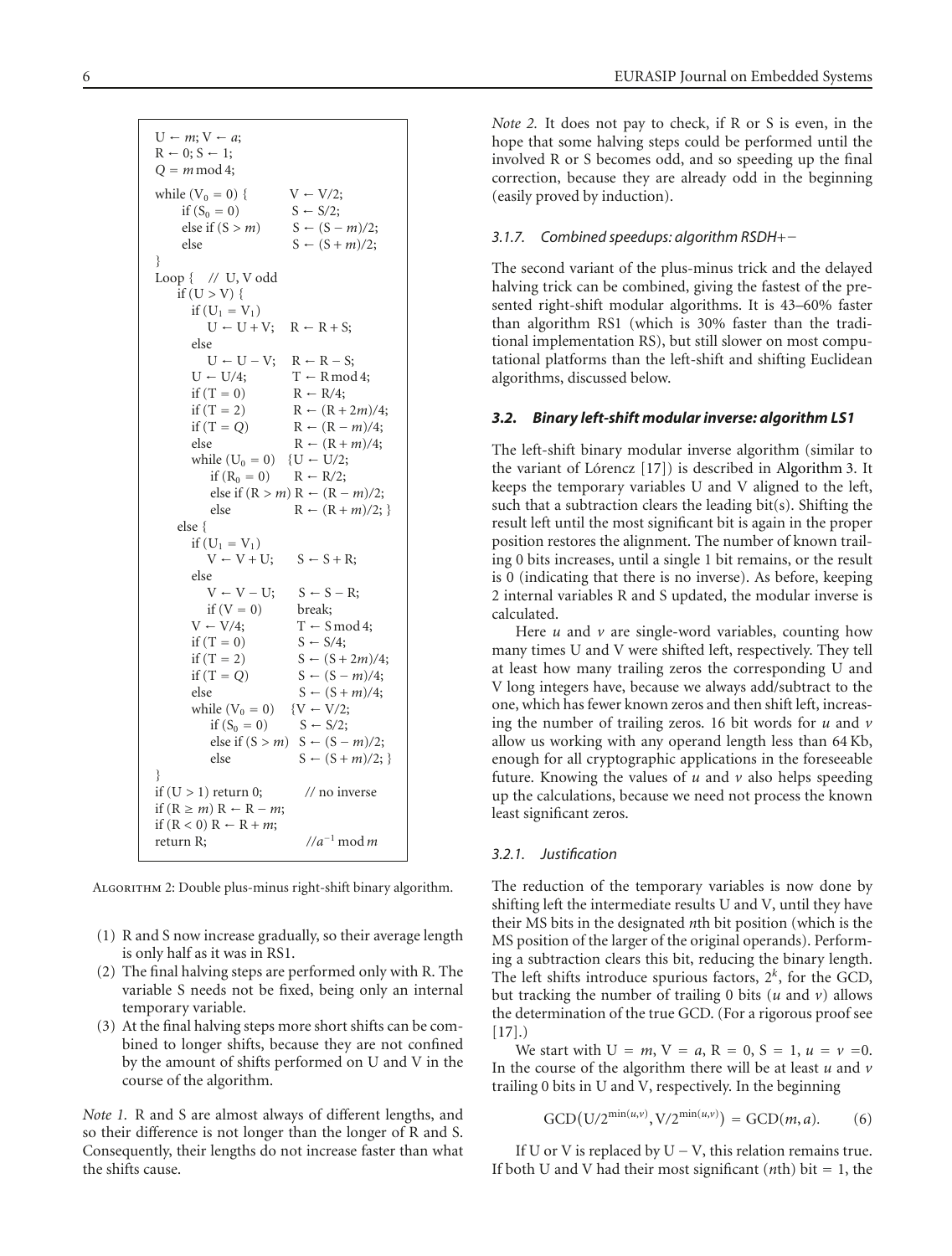```
U \leftarrow m; V \leftarrow a;R \leftarrow 0; S \leftarrow 1;
u \leftarrow 0; v \leftarrow 0;while ((|U| \neq 2^u) && (|V| \neq 2^v)) {
      if (|U| < 2^{n-1}) {
           U \leftarrow 2U; u \leftarrow u + 1;if (u > v) R ← 2R;<br>else S ← S/2;
                        S - S/2;}
      else if (|V| < 2^{n-1}) {
          V \leftarrow 2V; v \leftarrow v + 1;if (v > u) S \leftarrow 2S;<br>else R \leftarrow R/2
                       R ← R/2;
       }
else // |U|, |V| ≥ 2n−1
         if (sign(U) = sign(V))if (u \le v){U - U - V; R - R - S; }else
                {V - V - U; S - S - R; }else // sign(U) \neq sign(V)if (u \le v){U \leftarrow U + V; R \leftarrow R + S; }else
                {V \leftarrow V + U; S \leftarrow S + R; }if (U = 0 \mid | V = 0) return 0; }
if (|V| = 2<sup>v</sup>) {R ← S; U ← V; }
if (U < 0)if (R < 0) R ← -R;
      else R ← m – R;
if (R < 0) R \leftarrow m + R;
return R; // a−1 modm
```
<span id="page-6-0"></span>Algorithm 3: Left-shift binary algorithm.

above subtraction clears it. We chose the one from U and V to be updated, which had the smaller number of trailing 0 bits, say it was U. U then gets doubled until its most significant bit gets to the *n*th bit position again, and *u*, the number of trailing 0's, is incremented in each step.

If  $u \geq v$  was before the doubling,  $min(u, v)$  does not change, but U doubles. Since GCD(*m*, *a*) is odd (there is no inverse if it is not 1),  $GCD(2 \cdot U/2^{\min(u,v)}, V/2^{\min(u,v)})$  = GCD( $m$ ,  $a$ ) remains true. If  $u < v$  was before the doubling,  $min(u, v)$  increases, leaving  $U/2^{min(u, v)}$  unchanged. The other parameter  $V/2^{\min(u,v)}$  was even, and becomes halved. It does not change the GCD, either.

In each subtraction-doubling iteration either *u* or *v* (the number of trailing known 0's) is increased. U and V are never longer than *n*-bits, so *u* and  $v \le n$ , and eventually a single 1 bit remains in U or V (or one of them becomes 0, showing that  $GCD(m, a) > 1$ ). It guarantees that the procedure stops in at most  $||a|| + ||m||$  iterations, with U or V =  $2^{n-1}$  or 0.

<span id="page-6-1"></span>In the course of the algorithm,

$$
U/2^{\min(u,v)} \equiv Ra \mod m, \qquad V/2^{\min(u,v)} \equiv Sa \mod m. \quad (7)
$$

At subtraction steps  $(U-V)/2^{\min(u,v)} \equiv (R-S) \cdot a \mod m$ , so [\(7\)](#page-6-1) remains true after updating the corresponding variables: U or  $V \leftarrow U - V$ , R or  $S \leftarrow R - S$ .

At doubling U and incrementing  $u$ , if  $u < v$  was before the doubling,  $min(u, v)$  increases, so  $U/2^{min(u,v)}$  and R remains unchanged.  $V/2^{\min(u,v)}$  got halved, so it is congruent to  $(S/2)$ · *a* mod*m*, therefore S has to be halved to keep [\(7\)](#page-6-1) true. This halving is possible (V is even), because S has at least  $v - u$ trailing 0's (can be proved by induction).

At doubling U and incrementing  $u$ , if  $u \geq v$  was before the doubling,  $min(u, v)$  does not change. To keep [\(7\)](#page-6-1) true R has to be doubled, too (which also proves that it has at least  $v - u$  trailing 0's).

Similar reasoning shows the correctness of handling R and S when V is doubled.

At the end we get either  $U = 2^u$  or  $V = 2^v$ , so one of  $U/2^{\min(u,v)}$  or  $V/2^{\min(u,v)}$  is 1, and  $GCD(m, a)$  is the other one. If the inverse exists,  $GCD(m, a) = 1$  and we get from [\(7\)](#page-6-1) that either  $1 \equiv Ra \mod m$  or  $1 \equiv Sa \mod m$ . After making R or S of the right magnitude, it is the modular inverse *a*−<sup>1</sup> mod*m*.

Another induction argument shows that R and S do not become larger than 2*m* in the course of the algorithm, otherwise the final reduction phase of the result to the interval [1,*m* − 1] could take a lot of calculations.

#### *3.2.2. Best left shift: algorithm LS3*

The plus-minus trick does not work with the left-shift algorithm: addition never clears the MS bit. If U and V are close, a subtraction might clear more than one MS bits, otherwise one could try  $2U - V$  and  $2V - U$  for the cases when 2U and V or 2V and U are close. (With the *n*th bit = 1 other two's power linear combinations, which can be calculated with only shifts, do not help.) Looking at only a few MS bits, one can determine which one of the 3 tested reductions is expected to give the largest length decrease (testing 3 reduction candidates is the reason to call the algorithm LS3). We could often clear extra MS bits this way. In general microprocessors the gain is not much, because computing  $2x - y$ could take 2 instructions instead of one for  $x - y$ , but memory load and store steps can still be saved. With hardware for shifted operand fetch the doubling comes for free, giving a larger speedup.

#### *3.3. Shifting Euclidean modular inverse: algorithms SE*

The original Euclidean GCD algorithm replaces the larger of the two parameters by subtracting the largest number of times the smaller parameter keeping the result nonnegative:  $x \leftarrow x - [x/y] \cdot y$ . For this we need to calculate the quotient [*x/y*] and multiply it with *y*. In this paper we do not deal with algorithms, which perform division or multiplication. However, the Euclidean algorithm works with smaller coefficients  $q \leq [x/y]$ , too:  $x \leftarrow x - q \cdot y$ . In particular, we can choose *q* to be the largest power of 2, such that  $q = 2^k \leq [x/y]$ . The reductions can be performed with only shifts and subtractions, and they still clear the most significant bit of *x*, so the resulting algorithm will terminate in a reasonable number of iterations. It is well known (see [\[12\]](#page-11-12)) that for random input, in the course of the algorithm, most of the time  $[x/y] = 1$  or 2, so the shifting Euclidean algorithm performs only slightly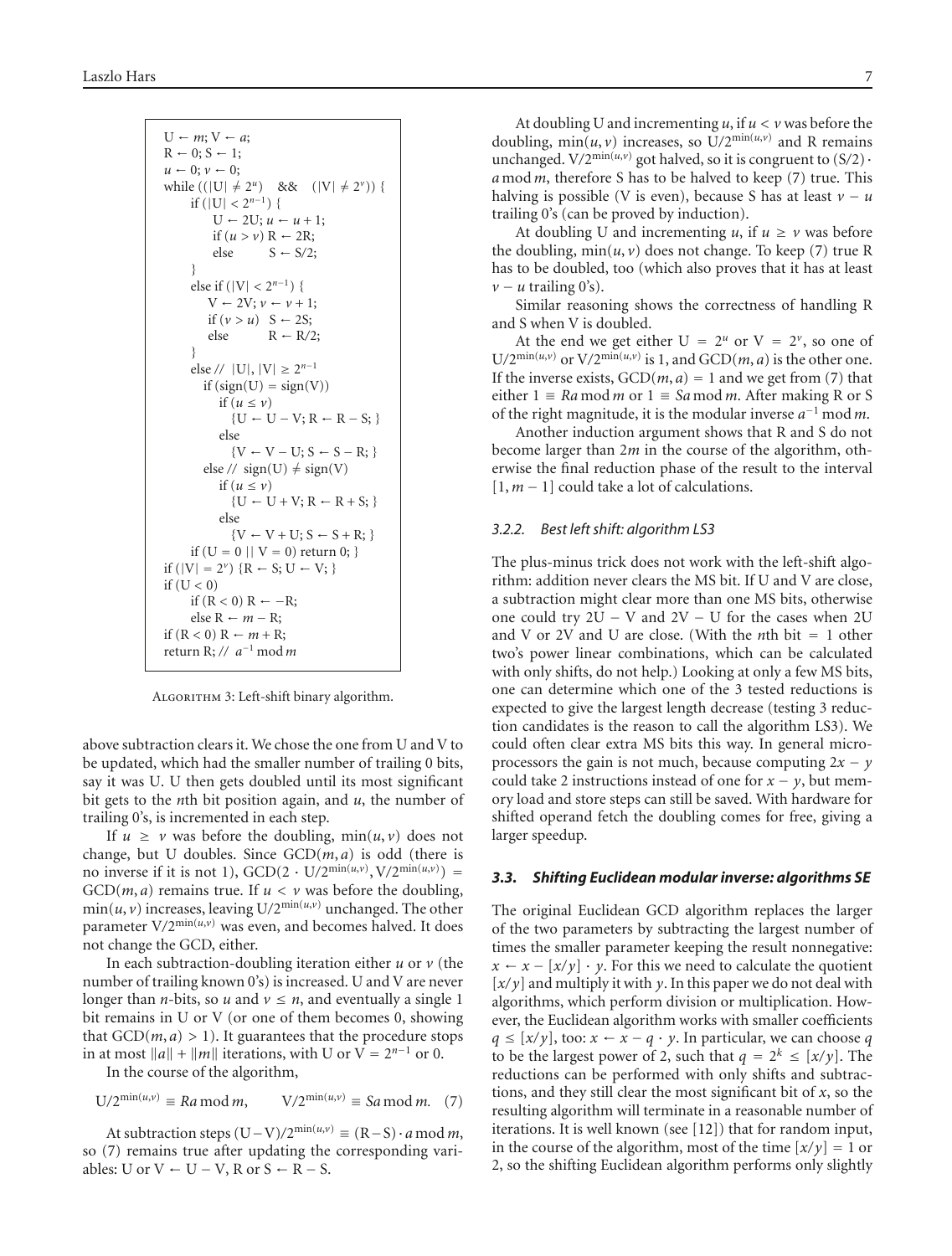| if $(a < m)$                                     |
|--------------------------------------------------|
| $\{U \leftarrow m; V \leftarrow a;$              |
| $R \leftarrow 0; S \leftarrow 1;$                |
| else                                             |
| $\{V \leftarrow m; U \leftarrow a;$              |
| $S - 0; R - 1;$                                  |
| while ( $  V   > 1$ ) {                          |
| $f \leftarrow   U   -   V  $                     |
| if $(\text{sign}(U) = \text{sign}(V))$           |
| ${U-U-(V \ll f)};$                               |
| $R - R - (S \ll f);$                             |
| else                                             |
| ${U-U+(V \ll f)};$                               |
| $R \leftarrow R + (S \ll f);$                    |
| if $(  U   <   V  )$                             |
| $\{U \leftrightarrow V: R \leftrightarrow S: \}$ |
| ł                                                |
| if $(V = 0)$ return 0;                           |
| if $(V < 0)$ S $\leftarrow -S$ ;                 |
| if $(S > m)$ return $S - m$ ;                    |
| if $(S < 0)$ return $S + m$ ;                    |
| return S; // $a^{-1}$ mod m                      |
|                                                  |

<span id="page-7-0"></span>Algorithm 4: Shifting Euclidean algorithm.

more iterations than the original, but avoids multiplications and divisions. See [Algorithm 4.](#page-7-0)

Repeat the above reduction steps until  $V = 0$  or  $\pm 1$ , when  $U = GCD(m, a)$ . If  $V = 0$ , there is no inverse, so we return 0, which is not an inverse of anything. (The pathological cases like  $m = a = 1$  need special handling, but these do not occur in cryptography.)

In the course of the algorithm two auxiliary variables, R and S are kept updated. At termination S is the modular inverse, or the negative of it, within ±*m*.

#### *3.3.1. Justification*

The algorithm starts with  $U = m$ ,  $V = a$ ,  $R = 0$ ,  $S = 1$ . If  $a > m$ , swap (U, V) and (R, S). U always denotes the longer of the just updated U and V. During the course of the algorithm U is decreased, keeping  $GCD(U, V) = GCD(m, a)$ true. The algorithm reduces U, swaps with V when U *<* V, until V =  $\pm 1$  or 0 : U is replaced by U – 2<sup>k</sup>V, with such a *k*, that reduces the length of U, leading eventually to 0 or  $\pm 1$ , when the iteration can stop. The binary length  $||U||$  is reduced by at least one bit in each iteration, guaranteeing that the procedure terminates in at most  $||a|| + ||m||$  iterations.

At termination of the algorithm either  $V = 0$  (indicating that  $U = 2<sup>k</sup>V$  was beforehand, and so there is no inverse) or  $V = \pm 1$ , otherwise a length reduction was still possible. In the later case  $1 = GCD(|U|, |V|) = GCD(m, a)$ . Furthermore, the calculations maintain the following two congruencies:

The weighted difference of the two congruencies in [\(8\)](#page-7-1) gives  $U - 2<sup>k</sup>V$  ≡ (R –  $2<sup>k</sup>S$ ) · *a* mod *m*, which ensures that at the reduction steps [\(8\)](#page-7-1) remains true after updating the corresponding variables:  $U$  ←  $U - 2<sup>k</sup>V$ ,  $R$  ←  $R - 2<sup>k</sup>S$ . As in the proof of correctness of the original extended Euclidean algorithm, we can see that |R| and |S| remain less than 2*m*, so at the end we fix the sign of S to correspond to V, and add or subtract *m* to make  $0 < S < m$ . Now  $1 \equiv$  *Sa* mod *m*, and *S* is of the right magnitude, so  $S = a^{-1} \mod m$ .

#### *3.3.2. Best-shift Euclidean modular inverse: algorithm SE3*

We can employ a similar speedup technique for the shifting Euclidean algorithm as with the left-shift algorithm LS3. If U and 2*k*V are close, the shift subtraction might clear more than one MS bits, otherwise one could try  $U - 2^{k-1}V$ and U <sup>−</sup> 2*<sup>k</sup>*+1V. (With *k* being the length difference. Other two's power linear combinations cannot clear more MS bits.) Looking at only a few MS bits one can determine which one of the 3 tested reductions is expected to give the largest (length) decrease. (Testing 3 reduction candidates is the reason to call the algorithm SE3). We could often clear extra MS bits this way. This technique gives about 14% reduction in the number of iterations, and a similar speedup on most computational platforms, because the shift operation takes the same time, regardless of the amount of shift (except when it is  $0$ ).

We have a choice: how to rank the expected reductions. In the SE3 code we picked the largest expected length reduction, because it is the simplest in hardware. Another possibility was to choose the shift amount, which leaves the smallest absolute value result. It is a little more complex, but gives about 0*.*2% speed increase.

#### **4. SIMULATION TEST RESULTS**

The simulation code was written in C, developed in MS Visual Studio 6. It is available at *[http://www.hars.us/SW/](http://www.hars.us/SW/ModInv.c) [ModInv.c](http://www.hars.us/SW/ModInv.c)*. GMP Version 4.1.2, the GNU multiprecision arithmetic library [\[3](#page-11-3)] was used for the long integer operations and for verifying the results. It is linked as an MS Windows DLL, available also at *[http://www.hars.us/SW/gmp](http://www.hars.us/SW/gmp-dll.zip)[dll.zip](http://www.hars.us/SW/gmp-dll.zip)*.

We executed 1 million calls of each of the many variants of the modular inverse algorithms with 14 different lengths in the range of 16–1024 bit random inputs, so the experimental complexity results are expected to be accurate within 0.1–0.3% (central limit theorem) at every operand length. The performed operations and their costs were counted separately for different kind of operations. Table 1 contains the binary costs of the additions and shifts the corresponding modular inverse algorithms performed, and the number of iterations and the number of shifts with the most frequent lengths. (Multiple shifts are combined together.) The computed curves fit to the data with less than 1% error at any operand length.

<span id="page-7-1"></span>The *right-shift algorithms* are the slowest, because they halve two auxiliary variables (R, S) and if they happen to be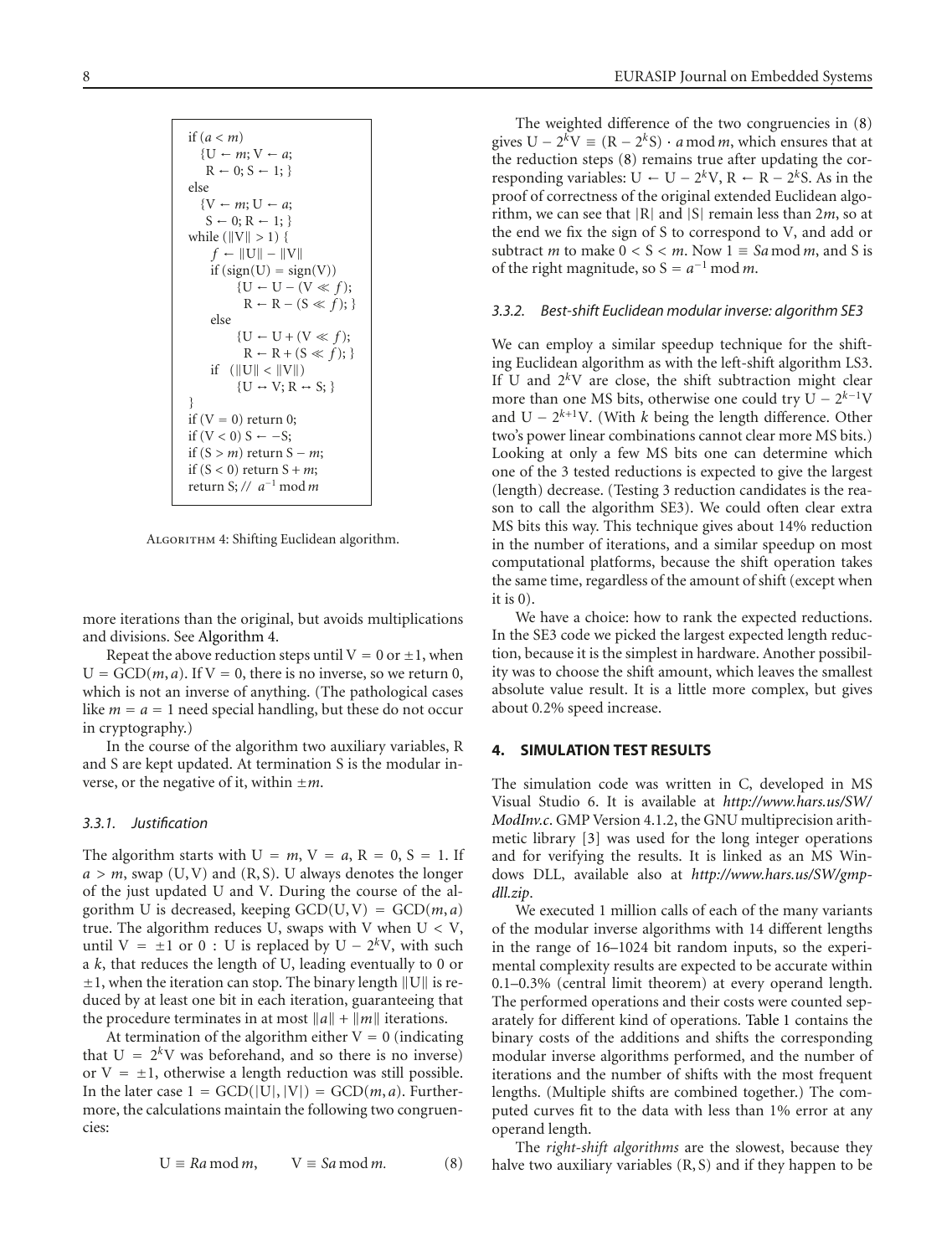| Algorithm                           | Right shift |             |             |             |                 | Left shift  |             | Shift Euclidean |             |
|-------------------------------------|-------------|-------------|-------------|-------------|-----------------|-------------|-------------|-----------------|-------------|
| Steps/bit                           | RS1         | $RS+-$      | $RS2+-$     | <b>RSDH</b> | $RSDH+-$        | LS1         | LS3         | <b>SE</b>       | SE3         |
| Iterations                          | 0.7045n     | 0.6115n     | 0.6115n     | 0.7045n     | 0.6115n         | 0.7650n     | 0.6646n     | 0.7684n         | 0.6744n     |
| UV shift cost                       | $0.3531n^2$ | $0.3065n^2$ | $0.3065n^2$ | $0.3531n^2$ | $0.3065n^2$     | $0.3834n^2$ | $0.3967n^2$ | $0.3101n^2$     | $0.2708n^2$ |
|                                     | $-1.2200n$  | $-1.1891n$  | $-1.1891n$  | $-1.2200n$  | $-1.1891n$      | $-0.8836n$  | $-0.8435n$  | $-1.0646n$      | $-0.8742n$  |
| RS shift cost                       | $1.0592n^2$ | $1.2259n^2$ | $0.9808n^2$ | $0.9241n^2$ | $0.8021n^2$     | $0.5300n^2$ | $0.5558n^2$ | $0.3101n^2$     | $0.2708n^2$ |
|                                     | $-4.9984n$  | $-5.2592n$  | $-5.1720n$  | $-3.3945n$  | $-3.3794n$      | $-4.9665n$  | $-5.1855n$  | $-2.9784n$      | $-2.5787n$  |
| Total shift cost                    | $1.4123n^2$ | $1.5324n^2$ | $1.2873n^2$ | $1.2772n^2$ | $1.1086n^2$     | $0.9134n^2$ | $0.9525n^2$ | $0.6202n^2$     | $0.5416n^2$ |
|                                     | $-6.2184n$  | $-6.4483n$  | $-6.3611n$  | $-4.6145n$  | $-4.5685n$      | $-5.8501n$  | $-6.0290n$  | $-4.0430n$      | $-3.4529n$  |
| UV subtract cost                    | $0.3531n^2$ | $0.3065n^2$ | $0.3065n^2$ | $0.3531n^2$ | $0.3065n^2$     | $0.3835n^2$ | $0.3331n^2$ | $0.3851n^2$     | $0.3380n^2$ |
|                                     | $+0.2658n$  | $+0.2967n$  | $+0.2967n$  | $+0.2658n$  | $+0.2967n$      | $+0.4377n$  | $+0.5942n$  | $+0.4276n$      | $+0.4958n$  |
| RS subtract cost                    | $1.4123n^2$ | $1.5325n^2$ | $1.2873n^2$ | $0.9241n^2$ | $0.8021n^2$     | $0.3834n^2$ | $0.3331n^2$ | $0.3851n^2$     | $0.3380n^2$ |
|                                     | $-4.8065n$  | $-4.8844n$  | $-4.5004n$  | $-1.4559n$  | $-0.7786n$      | $-1.0101n$  | $-0.9160n$  | $-1.0331n$      | $-0.7125n$  |
| Total subtract cost                 | $1.7654n^2$ | $1.8390n^2$ | $1.5938n^2$ | $1.2772n^2$ | $1.1086n^2$     | $0.7669n^2$ | $0.6662n^2$ | $0.7702n^2$     | $0.6760n^2$ |
|                                     | $-4.5407n$  | $-4.5877n$  | $-4.2037n$  | $-1.1901n$  | $-0.4819n$      | $-0.5724n$  | $-0.3218n$  | $-0.6055n$      | $-0.2167n$  |
| Complexity at<br>0 cost shift       | $1.7654n^2$ | $1.8390n^2$ | $1.5938n^2$ | $1.2772n^2$ | $1.1086n^2$     | $0.7669n^2$ | $0.6662n^2$ | $0.7702n^2$     | $0.6750n^2$ |
| Complexity at<br>1/4 add cost shift | $2.1185n^2$ | $2.2221n^2$ | $1.9156n^2$ | $1.5965n^2$ | $1.3858n^2$     | $0.9953n^2$ | $0.9043n^2$ | $0.9253n^2$     | $0.8114n^2$ |
| Complexity at<br>1 add cost shift   | $3.1777n^2$ | $3.3714n^2$ | $2.8811n^2$ | $2.5544n^2$ | $2.2172n^2$     | $1.6803n^2$ | $1.6187n^2$ | $1.3904n^2$     | $1.2176n^2$ |
| UV shifts by 1                      | 0.3522n     |             |             | 0.3522n     | $\qquad \qquad$ | 0.1983n     | 0.1977n     | 0.2576n         | 0.2143n     |
| UV shifts by 2                      | 0.1761n     | 0.3058n     | 0.3058n     | 0.1761n     | 0.3058n         | 0.2463n     | 0.2388n     | 0.1705n         | 0.1573n     |
| UV shifts by 3                      | 0.0881n     | 0.1529n     | 0.1529n     | 0.0881n     | 0.1529n         | 0.1516n     | 0.1778n     | 0.0927n         | 0.0831n     |
| Longer UV shifts                    | 0.0881n     | 0.1529n     | 0.1529n     | 0.0881n     | 0.1529n         | 0.1689n     | 0.1772n     | 0.0980n         | 0.0857n     |
| RS shifts by 1                      | 0.7925n     | 0.7644n     | 0.3364n     | 0.6375n     |                 | 0.5202n     | 0.5395n     | 0.2576n         | 0.2143n     |
| RS shifts by 2                      | 0.1982n     | 0.3440n     | 0.4816n     | 0.3188n     | 0.5534n         | 0.3142n     | 0.3313n     | 0.1705n         | 0.1573n     |
| RS shifts by 3                      | 0.0495n     | 0.0860n     | 0.1204n     | 0.1594n     | 0.2767n         | 0.1280n     | 0.1413n     | 0.0927n         | 0.0831n     |
| Longer RS shifts                    | 0.0165n     | 0.0287n     | 0.0401n     | 0.1594n     | 0.2767n         | 0.0952n     | 0.0968n     | 0.0980n         | 0.0857n     |

TABLE 1

odd, *m* is added or subtracted first, to make them even for the halving. Theoretical arguments and also our computational experiments showed that they are too slow at *digit-serial* arithmetic. They were included in the discussions mainly, because there are surprisingly many systems deployed using some variant of the right-shift algorithm, although others are much better.

The addition steps are not needed in the *left-shift* or in the *shifting Euclidean* algorithms. In all three groups of algorithms the length of U and V decreases bit-by-bit in each iteration, and in the left-shift and shifting Euclidean algorithms the length of R and S increases steadily from 1. In the right-shift case they get very soon as long as *m*, except in the delayed halving variant. In the average, the changing lengths roughly halve the work on those variables. Also, the necessary additions of *m* in the original right-shift algorithms prevent aggregation of the shift operations of R and S. On the other hand, in the other algorithms (including the delayed halving right-shift algorithm) we can first determine by how many bits we have to shift all together in that phase. In the leftshift algorithms, dependent on the relative magnitude of *u* and  $\nu$ , we need only one or two shifts by multiple bits, in the shifting Euclidean algorithm only one. This shift aggregation saves work at longer shifts than the most common lengths of 1 or 2.

On the other hand, the optimum shift lengths in the leftshift and shifting Euclidean algorithms are only estimated from the MS bits. They are sometimes wrong, while in the right-shift algorithm only the LS bits play a role, so the optimum shift lengths can always be found exactly. Accordingly,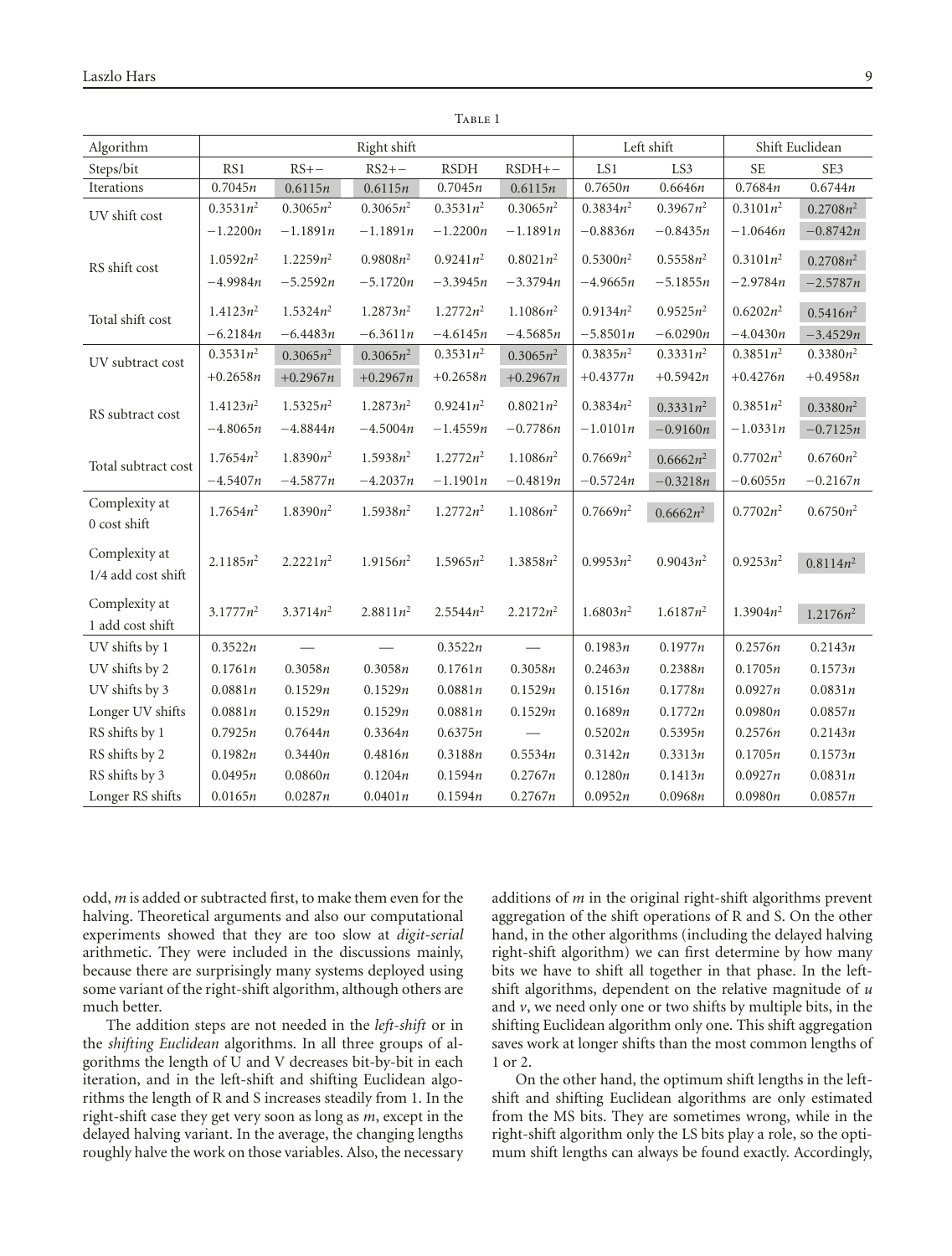the right-shift algorithms perform slightly fewer iterations (8.6–10%), but the large savings in additions in the other algorithms offset these savings.

# *4.1. Software running time comparisons*

We did not measure execution times of SW implementations, because of the following reasons.

- (1) The results are very much dependent on the characteristics of the *hardware* platforms (word length, instruction timings, available parallel instructions, length and function of the instruction pipeline, processor versus memory speed, cache size and speed, number of levels of cache memory, page fault behavior, etc).
- (2) The results also depend on the *operating system* (multitasking, background applications, virtual/paging memory handling, etc).
- (3) The results are dependent on the *code*, the *programming language*, and the *compiler*. For example, GMP [\[3](#page-11-3)] uses hand optimized assembler macros, and any other SW written in a higher level language is necessarily disadvantaged, like at handling carries.

In earlier publications running time measurements were reported, like in [\[18](#page-11-18)] Jebelean gave software execution time measurements of GCD algorithms on a DEC computer of RISC architecture. Our measurements on a 3 GHz Intel Pentium PC running Windows XP gave drastically different speed ratios. This large uncertainty was the reason why we decided to count the number of specific operations and sum up their time consumption dependent on the operand lengths, instead of the much easier running time measurements. This way the actual SW running time can be well estimated on many different computational platforms.

#### *4.2. Notes on the simulation results*

- (i) The number of the different UV shifts, together, is the number of iterations, since there is one combined shift in each iteration.
- (ii) In the left-shift algorithms the sum of RS shifts is larger than the number of iterations, because some shifts may cause the relationship between *u* and *v* to change, and in this case there are 2 shifts in one iteration.
- (iii) In [\[19](#page-11-19)] there are evidences cited that the binary rightshift GCD algorithm performs  $A \cdot \log 2^{\|m\|}$  iterations, with  $A = 1.0185...$  The RS1 algorithm performs the same number of iterations as the binary right-shift GCD algorithm. Our experiments gave a very similar (only 0.2% smaller) result:  $A' = 0.7045/\log 2$ 1*.*0164 *....*

In Table 1 we listed the coefficients of the dominant terms of the best fit polynomials to the time consumption of the algorithms, in 3 typical computational models.

# *(1) Shifts execute in a constant number of clock cycles*

Algorithm LS3 is the fastest (0*.*6662*n*2), followed by SE3  $(0.6750n^2)$ , with only a 1.3% lag. The best right-shift algorithm is RSDH+−, which is 1.66 times slower (1*.*1086*n*2).

# *(2) Shifts are 4 times faster than add/subtracts*

Algorithm SE3 is the fastest (0*.*8114*n*2), followed by LS3 (0*.*9043*n*2), within 14%. The best right-shift algorithm (RSDH+−) is 1.71 times slower (1*.*3858*n*2).

# *(3) Shifts and add/subtracts take the same time*

Again, algorithm SE3 is the fastest (1*.*2176*n*2), followed by SE (1*.*3904*n*2), within 14%. The best right-shift algorithm (RSDH+−) is 2.37 times slower (2*.*8804*n*2).

Interestingly the plus-minus algorithm RS+−, which only assures that U or V are reduced by at least 2 bits, performs fewer iterations, but the overall running time is not improved. When R and S are also handled this way, the running time improves. It shows that speeding up the (R, S) halving steps is more important than speeding up the  $(U, V)$  reduction steps, because the later reduction steps operate on diminishing length numbers, while the (R, S) halving works mostly on more costly, full length numbers.

# *4.3. Performance relative to digit-serial modular multiplication*

Of course, the speed ratio of the modular inverse algorithms relative to the speed of the modular multiplications depends on the computational platform and the employed multiplication algorithm. We consider quadratic time modular multiplications, like Barrett, Montgomery, or school multiplication with division-based modular reduction (see [\[5](#page-11-5)]). With operand lengths in cryptography subquadratic time modular multiplications (like Karatsuba) are only slightly faster, more often they are even slower than the simpler quadratic time algorithms (see [\[3\]](#page-11-3)).

If there is a hardware multiplier, which computes products of *d*-bit digits in *c* clock cycles, a modular multiplication takes  $T = 2c \cdot (n/d)^2 + O(n)$  time alone for computing the digit products [\[11\]](#page-11-11). In DSP-like architectures (load, shift, and add instructions performed parallel to multiplications) the time complexity is  $2c \cdot (n/d)^2$ . Typical values are

(i) 
$$
d = 16
$$
,  $c = 4$ :  $T = \frac{n^2}{32} \approx 0.031n^2$ ,  
(ii)  $d = 32$ ,  $c = 12$ :  $T = \frac{3n^2}{128} \approx 0.023n^2$ .

The fastest of the presented modular inverse algorithm on *parallel shift-add* architecture takes 0*.*666*n*<sup>2</sup> bit operations, which needs to be divided by the digit size (processing *d* bits together in one addition). For the above two cases we get  $0.042n^2$  and  $0.021n^2$  running times, respectively. These values are very close to the running time of *one* modular multiplication.

The situation is less favorable if there are *no parallel* instructions. The time a multiplication takes is dominated by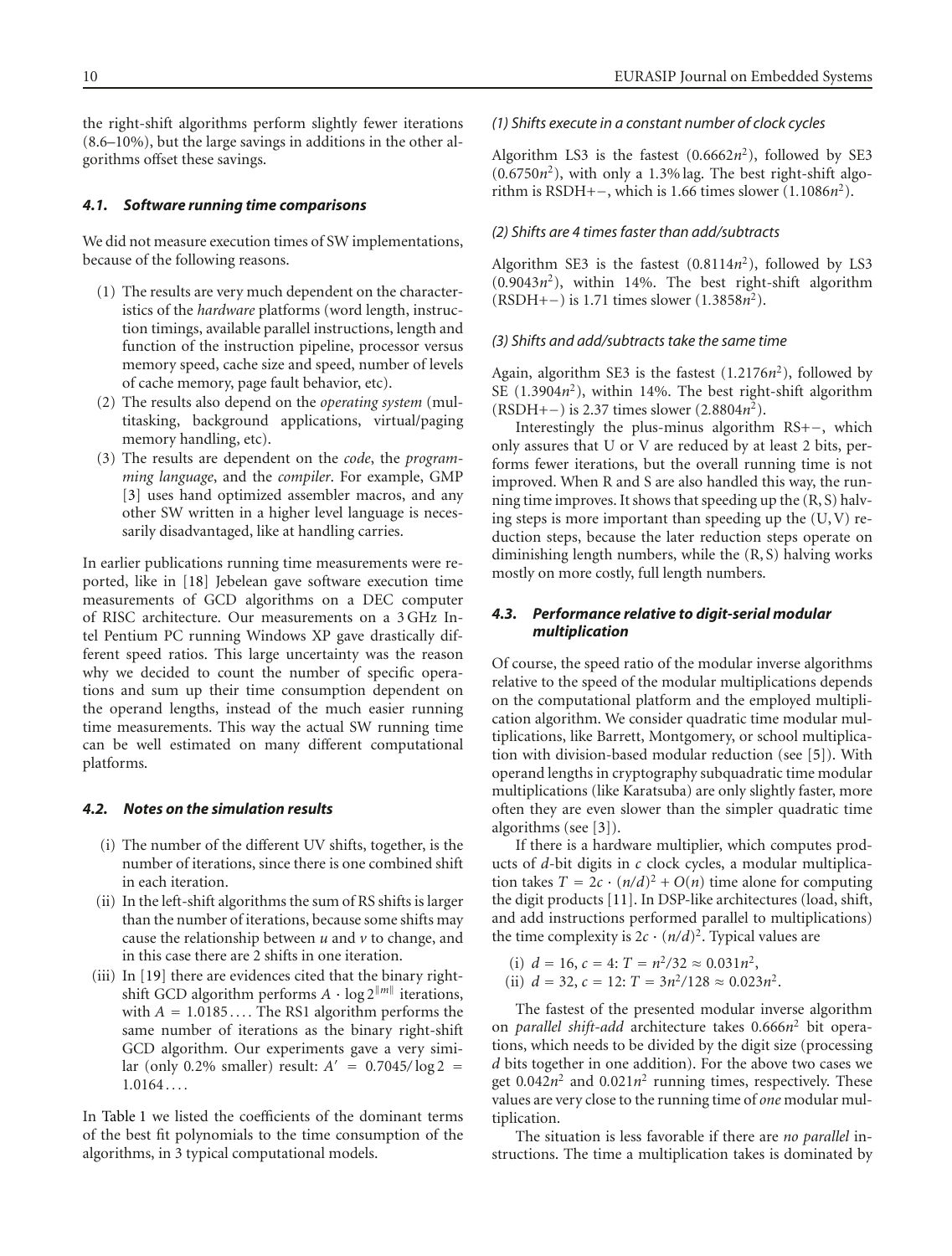computing the digit products. Additions and register manipulations are faster. On these platforms computing the modular inverse takes almost twice as much time than with parallel add and shift instructions. Consequently, computing the modular inverse without parallel instructions takes about *twice* as much time as a modular multiplication. Still, in case of elliptic curve cryptography the most straightforward (affine) point representation and direct implementation of the point addition is the best (computation with the projective, Jacobian and Chudnovsky-Jacobian coordinates are slower, see [\[9\]](#page-11-9)).

It is interesting to note that modular division ( $p \cdot q^{-1}$ ) can be performed faster than 3 modular multiplications. Similar results were presented in [\[7](#page-11-7), [20\]](#page-11-20) for polynomials of practical lengths, showing that even in extension fields  $GF(p^k)$ , elliptic curve points are best represented in affine coordinates.

# *4.4. Performance relative to parallel adder-based modular multiplication*

When very long adders are implemented in hardware, repeated shift-add steps can perform multiplications in linear time. To prevent the partial results from growing too large, interleaved modular reduction is performed. Scanning the bits of the second multiplicand from left to right, when a 1 bit is found, the first multiplicand is added in the appropriate position to the partial result *r*. If it gets too long:  $||r|| > ||m||$ , it is reduced by subtracting the modulus *m*. These add-subtract steps are usually done in the same clock cycle, resulting in performing an *n*-bit modular multiplication in *n* clock cycles.

In these kinds of hardware architectures the speed of the different modular inverse algorithms becomes very close, because there is no advantage of having additions on diminishing length operands. An average iteration reduces the length of the longer operand by about 1.4 bits, so the left- and right-shift algorithms do not differ much, in how many shift steps can be combined into one longer shift. The plus-minus right-shift algorithm has the smallest number of iterations, its delayed halving variant can combine the largest number of shifts, so its running time becomes very close to that of the shifting Euclidean algorithm.

In each iteration the RSDH+− modular inverse algorithm needs to shift one of U or V, and double R or S the same many times, which give about the same amount of work as the modular multiplication performs, maybe even less. At the end we need to add-halve R, which makes the modular inverse slightly slower than *one* modular multiplication, but still faster than two.

## *4.5. Testing relative primality*

We can simplify all of our shifting modular inverse algorithms if we only want to know whether the two arguments *x*, *y* are relative primes: leaving out all the calculations with R and S. In this case all the plus-minus right-shift algorithms become the same, so the simplest one, RS+− is the best, with 0*.*3065*n*<sup>2</sup> cost of bit shifts and the same for subtractions.

All together it is 0*.*6130*n*2. SE3 is still slightly better, with a running time of 0*.*6088*n*2. The modified left-shift algorithm LS3 takes 0*.*3967*n*<sup>2</sup> clock cycles for the shift operations, and  $0.3331n<sup>2</sup>$  clock cycles for the subtract operations, which is only 9–19% more. When, in an application, not only relative primality has to be tested, but modular inverses have to be calculated as well, this little speed advantage might not justify the implementation of 2 different algorithms, so LS3 or SE3 should be used for both purposes (without computing R and S if not needed).

## **5. FURTHER OPTIMIZATIONS POSSIBILITIES**

There are countless possibilities to speed up the presented algorithms a little further. For example, when U and V become small (short), a table lookup could immediately finish the calculations. If only one of them becomes small, or there is a large difference of the lengths of U and V, we could perform a different algorithmic step, which is best tuned to this case on the particular computing platform. (Most of the time it is a traditional Euclidean reduction step.) We tried hundreds of ideas like these, but the little acceleration did not justify the increased complexity.

Some of the presented speedup methods could have been applied already somewhere in the huge literature of algorithmic optimization, but we could not find the wining combinations of these optimization techniques for the modular inverse problem published anywhere. Many modifications accelerate one part of the algorithm while they slow down or even invalidate—other parts. We investigated hundreds of algorithmic changes, but only discussed here the original algorithms and those optimizations, which led to the largest speedups.

# *5.1. Working on the ends*

On some computational platforms speed increase can be achieved with delayed full update of the variables. See, for example [\[18](#page-11-18), [21](#page-12-0)] or [\[22\]](#page-12-1). It means working with MS and/or LS digits only, as long as we can determine the necessary reduction steps, and fix the rest of the digits only when more precision is needed. Speedup is achieved by the reduced number of data fetch, and combined update operations on the middle digits. Unfortunately, the resulting algorithms are much more complex, less suitable for direct hardware implementations and the combined operations involve multiplications, what we wanted to avoid. In our computational model data load-store operations are free, so having fewer of them does not provide any speed advantage.

#### *5.2. Hybrid algorithms*

The right-shift and the shifting Euclidean algorithms operate on the opposite ends of the numbers. At least when the modulus is odd, the reduction steps could be intermixed: check on a few bits on the appropriate end of the intermediate values which algorithm is expected to reduce the lengths the most, and perform one step of it. However, the right-shift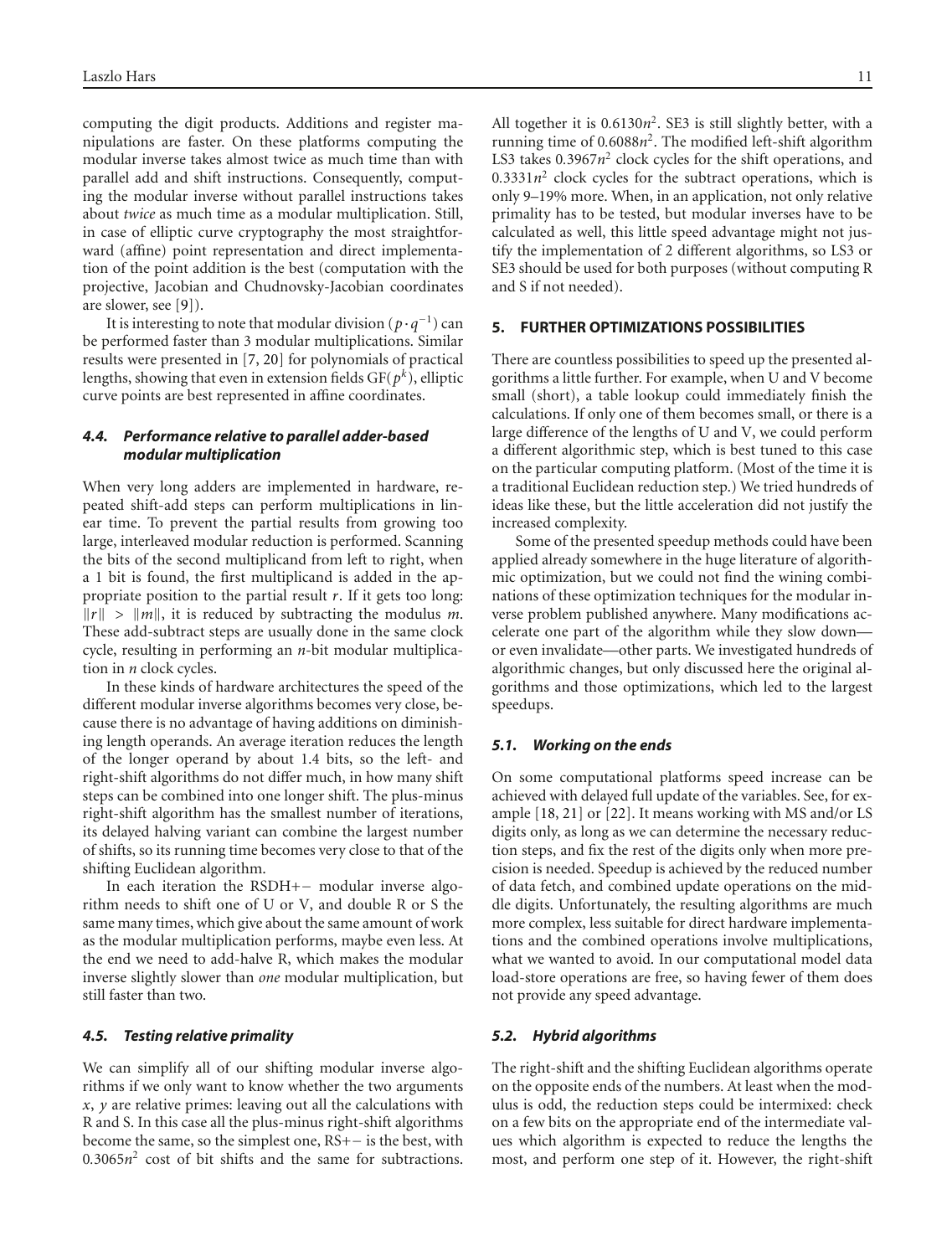algorithms are so much slower, that the corresponding reduction is almost never expected to be faster than the shifting Euclidean reduction. This way we could not achieve any significant speedup, but the algorithms became complicated and convoluted.

#### *5.3. Modular division*

If the initialization of S  $\leftarrow$  1 is replaced by S  $\leftarrow$  *d*, we get *da*<sup>−1</sup> as the result, as described in [\[7](#page-11-7)] for polynomials. In case the modular inverse is only needed once, and it is multiplied by another number, we could save that multiplication, like in elliptic curve cryptography. If the inverse is reused many times, like at signed digit exponentiation [\[8\]](#page-11-8), this trick does not improve performance.

We start with a full length  $S(= d)$  instead of length 1, so (S, R) do not gradually increase from length 1, but start at length *n*. Further steps are necessary to prevent them to grow too large. These more than double the total work updating  $(S, R)$  (but not  $(U, V)$ ) at the left-shift and shifting Euclidean algorithms, all together 50–100% increase. The right-shift algorithms do not change much, so modular divisions significantly reduce their performance lag. In general, it only pays doing divisions this way, when the underlying modular inverse algorithm is much faster than two modular multiplications (making a modular division faster than 3 modular multiplications).

#### **NOTATIONS**

- (i) Modular inverse: *a*−1, the smallest positive integer for integer *a*, such that  $a \cdot a^{-1} = 1 \mod m$ .
- (ii) GCD: greatest common divisor of integers.
- (iii) xGCD or *extended* GCD: the algorithm calculating *g* and also two factors *c* and *d*:  $[g, c, d] = xCGD(x, y)$ , such that the greatest common divisor of *x* and *y* is *g*, and  $g = c \cdot x + d \cdot y$ .
- (iv) MS/LS bits: the most/least significant bits of binary numbers.
- (v)  $\|m\|$  the number of bits in the binary representation of integer *m*, its binary length.
- $(wi)$  *m* = { $m_{n-1},...,m_1,m_0$ } =  $m_{n-1,...,0}$  =  $\Sigma_{i=0,...,n-1}2^i m_i$ , where the bits  $m_i \in \{0, 1\}$  of the integer *m* form its *binary representation*.

# **ACKNOWLEDGMENT**

The author thanks the anonymous reviewers for suggesting many corrections, improvements, and the reorganization of the original manuscript.

#### <span id="page-11-1"></span><span id="page-11-0"></span>**REFERENCES**

[1] M. Joye and P. Paillier, "GCD-free algorithms for computing modular inverses," in *Proceedings of 5th International Workshop on Cryptographic Hardware and Embedded Systems (CHES '03)*, vol. 2779 of *Lecture Notes in Computer Science*, pp. 243–253, Cologne, Germany, September 2003.

- <span id="page-11-2"></span>[2] A. Schönhage and V. Strassen, "Schnelle Multiplikation großer Zahlen," *Computing*, vol. 7, pp. 281–292, 1971.
- <span id="page-11-3"></span>[3] GNU Multiple Precision Arithmetic Library manual, [http://www.swox.com/gmp/gmp-man-4.1.2.pdf.](http://www.swox.com/gmp/gmp-man-4.1.2.pdf)
- <span id="page-11-4"></span>[4] D. R. Hankerson, A. J. Menezes, and S. A. Vanstone, *Guide to Elliptic Curve Cryptography*, Springer, New York, NY, USA, 2004.
- <span id="page-11-5"></span>[5] A. J. Menezes, P. C. van Oorschot, and S. A. Vanstone, *Handbook of Applied Cryptography*, CRC Press, Boca Raton, Fla, USA, 1996.
- <span id="page-11-6"></span>[6] L. Hars, "Fast truncated multiplication and its applications in cryptography," in *Proceedings of 7th International Workshop on Cryptographic Hardware and Embedded Systems (CHES '05)*, Edinburgh, Scotland, August 2005.
- <span id="page-11-7"></span>[7] S. C. Shantz, "From Euclid's GCD to Montgomery multiplication to the great divide," Tech. Rep. TR-2001-95, Sun Microsystems Laboratories, Santa Clara, Calif, USA, June 2001.
- <span id="page-11-8"></span>[8] J. Jedwab and C. J. Mitchell, "Minimum weight modified signed-digit representations and fast exponentiation," *Electronics Letters*, vol. 25, no. 17, pp. 1171–1172, 1989.
- <span id="page-11-9"></span>[9] H. Cohen, A. Miyaji, and T. Ono, "Efficient elliptic curve exponentiation using mixed coordinates," in *Proceedings of International Conference on the Theory and Applications of Cryptology and Information Security, Advances in Cryptology (ASIACRYPT '98)*, K. Ohta and D. Pei, Eds., vol. 1514 of *Lecture Notes in Computer Science*, pp. 51–65, Beijing, China, October 1998.
- <span id="page-11-10"></span>[10] M. D. Ercegovac and T. Lang, *Digital Arithmetic*, chapter 2, Morgan Kaufmann, San Francisco, Calif, USA, 2004.
- <span id="page-11-11"></span>[11] L. Hars, "Long modular multiplication for cryptographic applications," in *Proceedings of 6th International Workshop on Cryptographic Hardware and Embedded Systems (CHES '04)*, vol. 3156 of *Lecture Notes in Computer Science*, pp. 44–61, Cambridge, Mass, USA, August 2004, [http://eprint.iacr.org/](http://eprint.iacr.org/2004/198/) [2004/198/.](http://eprint.iacr.org/2004/198/)
- <span id="page-11-12"></span>[12] D. E. Knuth, *The Art of Computer Programming, Volume 2: Seminumerical Algorithms*, Addison-Wesley, Reading, Mass, USA, 3rd edition, 1997.
- <span id="page-11-13"></span>[13] J. Stein, "Computational problems associated with Racah algebra," *Journal of Computational Physics*, vol. 1, no. 3, pp. 397– 405, 1967.
- <span id="page-11-14"></span>[14] R. P. Brent and H. T. Kung, "Systolic VLSI arrays for lineartime GCD computation," in *Proceedings of International Conference on Very Large Scale Integration (VLSI' 83)*, V. Anceau and E. J. Aas, Eds., pp. 145–154, Trondheim, Norway, August 1983.
- <span id="page-11-15"></span>[15] B. S. Kaliski Jr., "The Montgomery inverse and its applications," *IEEE Transactions on Computers*, vol. 44, no. 8, pp. 1064–1065, 1995.
- <span id="page-11-16"></span>[16] E. Savaş and Ç. K. Koç, "The Montgomery modular inverserevisited," *IEEE Transactions on Computers*, vol. 49, no. 7, pp. 763–766, 2000.
- <span id="page-11-17"></span>[17] R. Lórencz, "New algorithm for classical modular inverse," in *Proceedings of 4th International Workshop on Cryptographic Hardware and Embedded Systems (CHES '02)*, vol. 2523 of *Lecture Notes in Computer Science*, pp. 57–70, Redwood Shores, Calif, USA, August 2002.
- <span id="page-11-18"></span>[18] T. Jebelean, "Comparing several GCD algorithms," in *Proceedings of 11th IEEE Symposium on Computer Arithmetic (ARITH-11 '93)*, pp. 180–185, Windsor, Ontario, Canada, June-July 1993.
- <span id="page-11-19"></span>[19] B. Vallée, "Complete Analysis of the Binary GCD Algorithm," 1998, [http://citeseer.ist.psu.edu/79809.html.](http://citeseer.ist.psu.edu/79809.html)
- <span id="page-11-20"></span>[20] R. Schroeppel, H. Orman, and S. O'Malley, "Fast key exchange with elliptic curve systems," Tech. Rep. 95-03, Department of